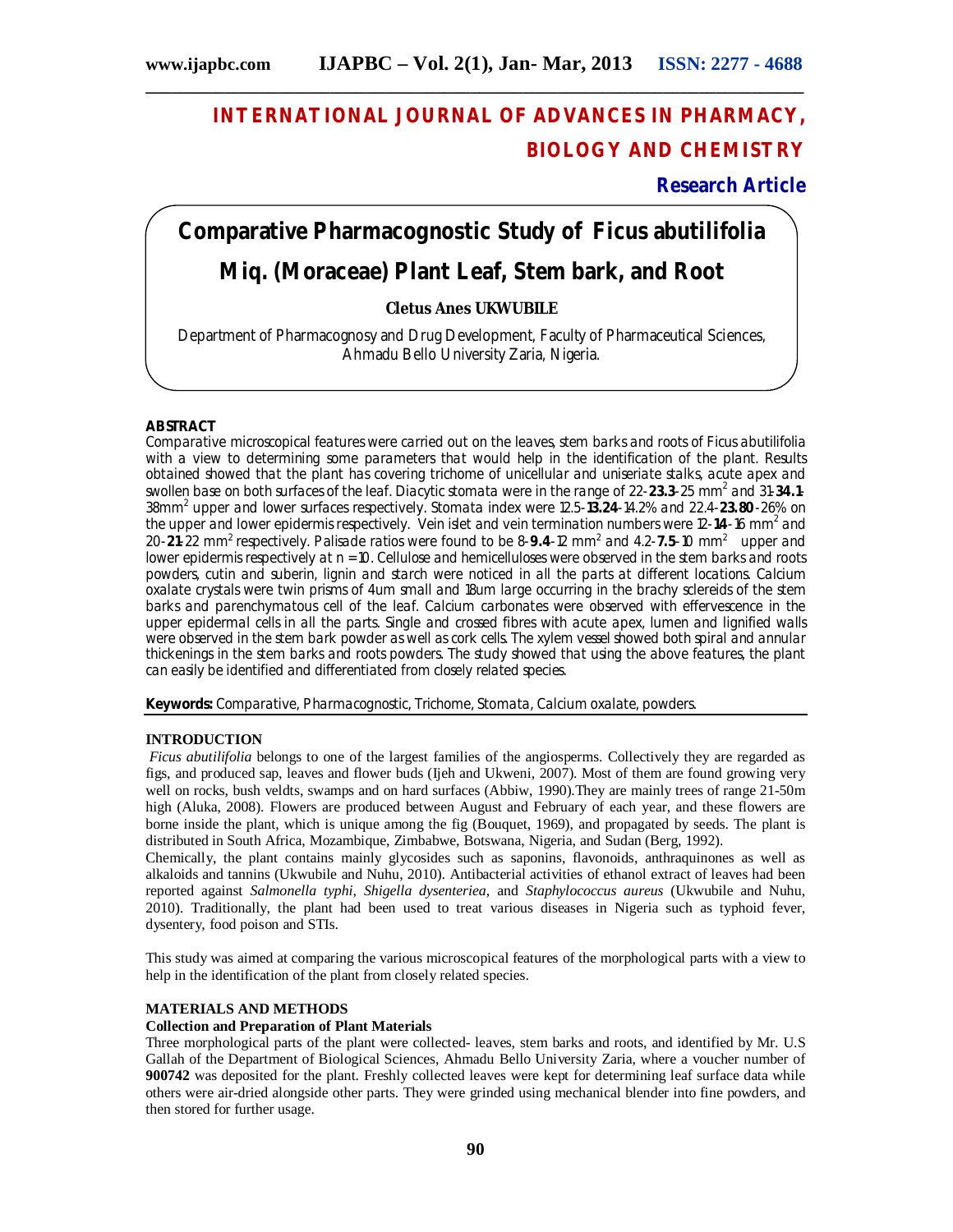#### **Chemo microscopy of Powdered Drugs**

Chemo microscopy of the powdered drugs were carried out in order to determine the presence of the following cell wall materials like cellulose, hemicelluloses, suberin, cutin, gums and mucilage, lignin as well as cell inclusions/features like starch, calcium oxalate crystals, calcium carbonate,, fats and oils, and tannins ,were determined using appropriate reagents.

## **Determination of cell wall materials**

## **Cellulose and hemicelluloses**

0.5 g of the powdered leaves, stem barks and roots were each stained in N/50 iodine solution and observed; A blue colour confirmed the presence of hemicelluloses ,and when treated with 80 % (w/w)  $H_2SO_4$  blue colour confirmed cellulose. The powdered drugs were also treated with ammoniacal solution of copper II oxide and dilute  $H_2$ SO4, cellulose is precipitated (Evans, 2006).

#### **Suberin and cutin**

0.5 g of the powdered drugs was each treated with chloral-zinc-iodine. A yellow to brown colour indicates suberin or cutin. On staining the powdered drugs with potash, suberin and cutin are stained yellow, but warming suberin with a 20 % solution of potash, yellowish droplets exude; cutin is more resistant (Evans, 2006).

#### **Gums and Mucilage**

0.5 g of powdered drugs were each stained with ruthenium red and treated with few drops of lead acetate solution. Mucilage was stained pink.

#### **Lignin**

0.5 g of the powdered drugs was mount in 1 % phloroglucinol in 90 % ethanol with HCl. Presence of red colour was taken to indicate the presence of lignin substance.

#### **Determination of cell inclusions**

#### **Starch**

0.5g of the powered drugs was each stained in solution of N/50 iodine, a blue –black colour indicate the presence of starch.

#### **Calcium oxalate crystals**

0.5 g of the powdered drugs was each mount in glycerine solution and viewed in a polarised light. Presence of crystals indicates calcium oxalate.

#### **Calcium carbonates (CaCO3)**

 $0.5g$  of the powdered drugs were mount in HCl solution, the presence of effervescence indicates CaCO<sub>3</sub>

#### **Fats/oils**

0.5 g of the powdered drugs was each mount in Sudan IV solution and heat lightly. The presence of red colour was taken for the presence of fats/oils.

#### **Tannins**

Two drops of ferric chloride solution were added to 0.5 g of the powdered drugs on white tie and mixed with glass rod and then viewed. Green colour confirmed tannins.

#### **Examination of epidermal characters of leaves**

The fresh leaf of the plant was nicked with razor blade followed by peeling of the epidermis with finger on both upper and lower surfaces. The material was mounted in one drop alcohol and one drop dilute glycerol and observed starting with the scanning objective. Features observed were recorded as well as drawn in laboratory note book, with the aid of camera Lucida and pencil.

#### **Quantitative microscopy of** *F. abutilifolia***.**

The quantitative microscopy of the plant was done using freshly prepared leaves in order to determine the following leaf surface data, and using the methods adopted from Kokate (1993) as well as Evans (2006): stomatal number, stomatal index, Vein-islet and vein let termination numbers and palisade ratio. A total of ten readings were taken and values recorded as means of the original values.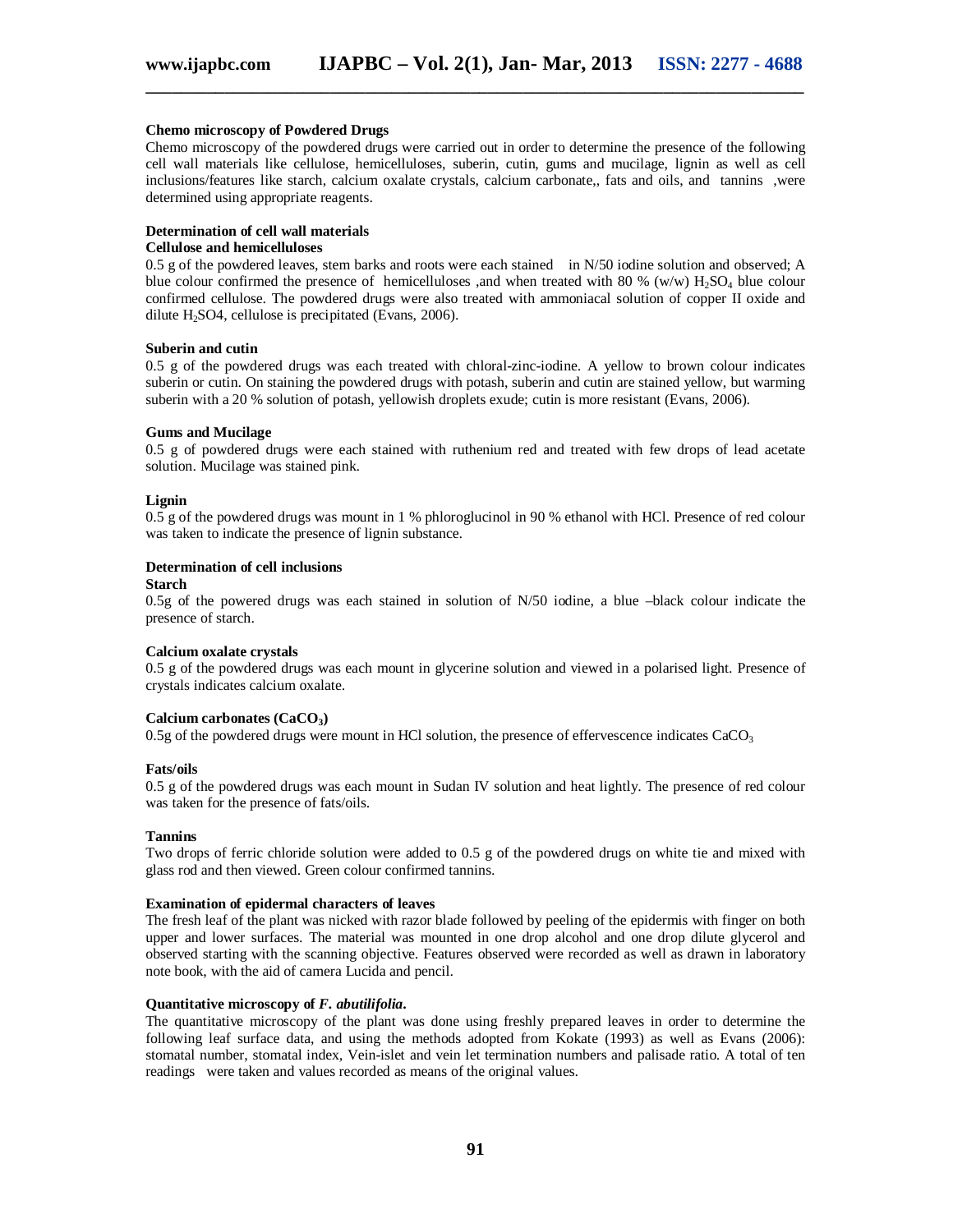#### **Determination of stomatal number and stomatal index**

Stomatal number is defined as the average number of stomata per sq mm of epidermis of the leaf while stomatal index is the percentage which the number of stomata form to the total number of epidermal cells, each stoma being counted as one cell. Briefly,

a fragment of leaf from the middle lamina was cleared by boiling in chloral hydrate solution. The upper and lower epidermis of the leaf were peeled using forceps, and mount separately in glycerine water. A square 2 x 2 mm was drawn using stage micrometer and camera Lucida on drawing paper, and the stage micrometer was replaced by the cleared leaf preparation and focused. The number of the stomata and epidermal cells were counted (two guard cells and ostiole being counted as one) within the square. The stomatal index was calculated using the formula:

$$
S.I = \underline{S} \underline{x} + S \underline{y}
$$

Where  $S.I =$  stomatal index,  $E =$  epidermal cells, and  $S =$  number of stomata.

#### **Determination of vein-islet and vein let termination numbers**

Vein-islet number is defined as the number of vein islets per sq mm of the leaf surface midway between the midrib and the margin. A vein termination on the other hand is the ultimate free termination of vein let. Briefly, a leaf sample was boiled in chloral hydrate solution in a test tube placed in boiling water bath until it was cleared. It was then mounted in glycerine water. A camera Lucida was set up to divide the paper into 2 sq mm by means of the stage micrometer. The stage micrometer was then replaced by the cleared leaf preparation, and the veins were traced in a square of 2mm x 2mm, following the superimposition of image of the leaf portion on paper. The numbers of vein – islets and vein lets termination present within the square were counted and the total numbers of each were divided by four to get the value in square mm. A total of ten sets of counts were made.

#### **Determination of palisade ratio**

Palisade ratio is defined as the average number of palisade cells beneath each epidermal cell. Scrapings from each of the leaf surface were cleared by boiling with chloral hydrate solution and mounted in glycerine water and then focused under high power (x40) magnification. A camera Lucida was attached and the outlines of four continuous epidermal cells were traced and marked using pencil. Palisade cells within each group were counted including those that were more than half covered by the epidermal cells. The values obtained from the counts were divided by four to obtain the palisade ratio.

## **RESULTS**

#### **Chemo microscopy and Quantitative Microscopy**

Cell wall indicates the presence of the following materials: cellulose, hemicelluloses; at the cell wall layers, cutin; at the cuticles of the three parts and cork cells of the stem barks and roots powders, suberin; at the cuticle of the parts. The plant leaf shows some macroscopic features (Table 1). Gums and mucilage as well as lignin were noticed in the leaves and stem barks as well the root powders at various locations (Tables 1 and 2). The powdered parts of the plant also revealed the presence of starch in all the parts with 25 µm large and 6 µm small (6-25 µm diameter), with hilium at the eccentric position. Starches are simple grains located in the parenchymatous cells. They are spherical in shape and many in numbers. Calcium oxalate crystals are in the form of twin prisms with sizes  $18 \mu m$  large and  $4 \mu m$  small, and are rare in occurrence, and also occurring with calcium carbonates found in upper epidermal cells and outgrowths. They are located in the parenchyma of leaves and stem bark powders as well as in the sclereids of the stem bark (Table 4).

| Table 1: Macroscopical examination of F. abutilifolia |                 |                               |  |
|-------------------------------------------------------|-----------------|-------------------------------|--|
| Morphology                                            | <b>Features</b> | <b>Observed</b>               |  |
|                                                       |                 |                               |  |
| Leaves:                                               |                 |                               |  |
|                                                       | Petiole:        | $3 - 5$ cm long               |  |
|                                                       | Lamina:         |                               |  |
|                                                       | Composition:    | Simple                        |  |
|                                                       | Venation:       | Reticulate                    |  |
|                                                       | Margin:         | Entire                        |  |
|                                                       | Apex:           | Acute                         |  |
|                                                       | Base:           | Cordate                       |  |
|                                                       | Surface:        | Smooth                        |  |
|                                                       | Outline:        | Ovate                         |  |
|                                                       | Surface:        | Pubescent                     |  |
|                                                       | Texture:        | Brittle (dry), papery (fresh) |  |
|                                                       | Size:           | $12cm - 16cm$ length          |  |
|                                                       |                 | $10cm - 13cm$ width           |  |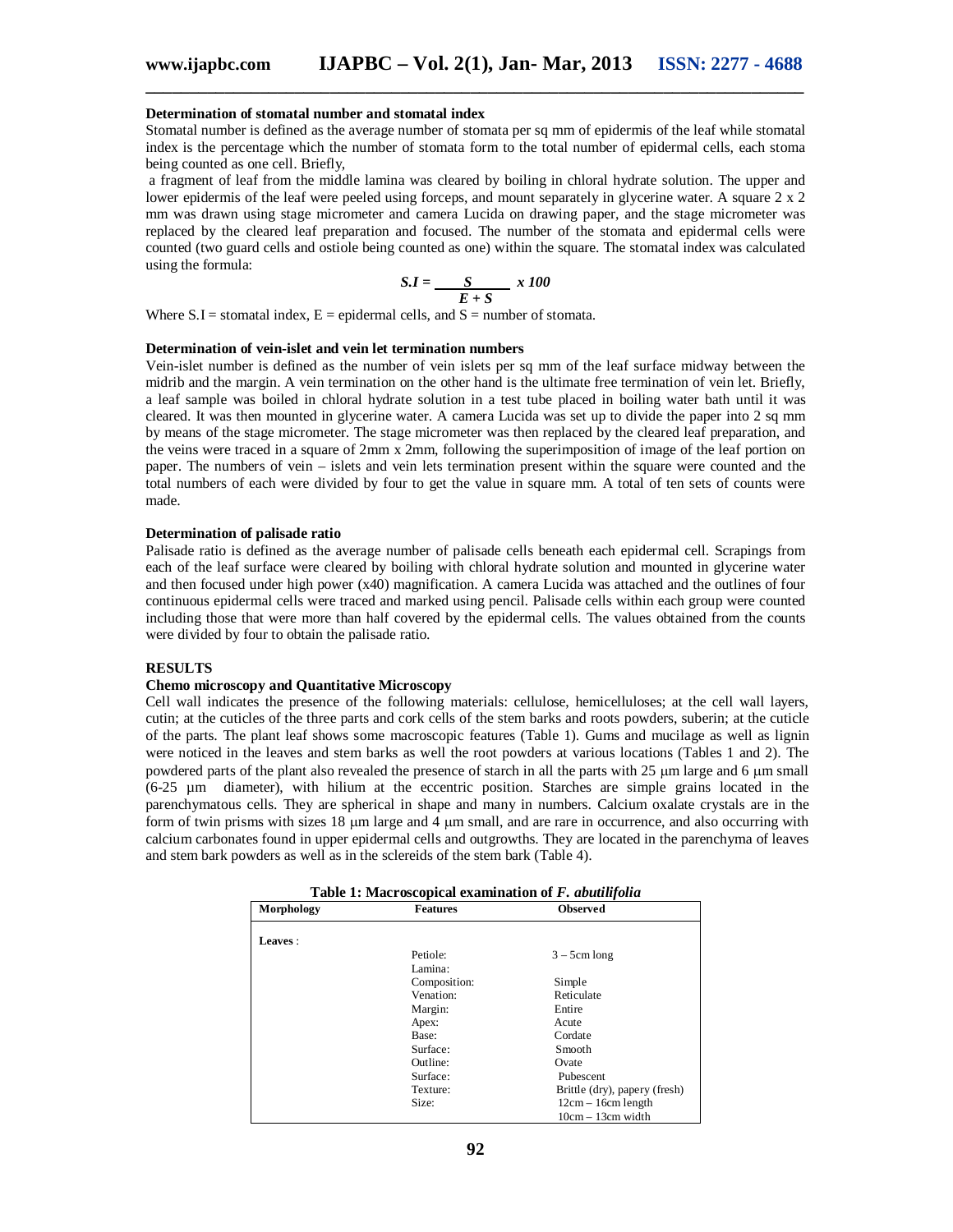|            | Odour:                                                                            | Slight unpleasant                 |
|------------|-----------------------------------------------------------------------------------|-----------------------------------|
|            | Taste:                                                                            | <b>Bitter</b>                     |
| Stem bark: |                                                                                   |                                   |
|            | Shape:                                                                            | Curved                            |
|            | Outer surface:                                                                    | Lichens, cork and whitish         |
|            | Inner surface:                                                                    | <b>Brownish</b>                   |
|            | Fracture:                                                                         | Short (outer), fibrous<br>(inner) |
|            | Transverse surface:                                                               | $LE-MR-CK$                        |
|            | Odour:                                                                            | Slightly unpleasant               |
|            | Taste:                                                                            | Neutral                           |
| Roots:     |                                                                                   |                                   |
|            | Kind:                                                                             | Tap                               |
|            | Size:                                                                             |                                   |
|            | Shape:                                                                            | Cylindrical:                      |
|            | Surface:                                                                          | Cracks:                           |
|            | Fracture:                                                                         | Short                             |
|            | Transverse section:                                                               | No pith, contains fibres          |
|            | LE = Lignified elements, $MR =$ Medullary rays, $CK =$ Cork, $-$ = not determined |                                   |

**\_\_\_\_\_\_\_\_\_\_\_\_\_\_\_\_\_\_\_\_\_\_\_\_\_\_\_\_\_\_\_\_\_\_\_\_\_\_\_\_\_\_\_\_\_\_\_\_\_\_\_\_\_\_\_\_\_\_\_\_\_\_\_\_\_\_\_\_\_\_\_\_\_\_\_**

**Table 2: Cell wall material s of** *F. abutilifolia*

| <b>Cell wall materials</b> | <b>Test</b>            | <b>Observation</b>     | <b>Conclusion/location</b>       |
|----------------------------|------------------------|------------------------|----------------------------------|
|                            |                        |                        |                                  |
| Cellulose/Hemicelluloses   | $N/50$ iodine          | Blue colour            | Cell wall layer of               |
|                            | $N/50$ iodine + 80%    | Blue colour            | (R, S)                           |
|                            | w/w H <sub>2</sub> SO4 |                        |                                  |
|                            | Ammoniacal CuO         | Cellulose ppt.         | Cellulose is stained $(L, R, S)$ |
| Cutin                      | Chlor-zinc-iodine      | Yellow to Brown colour | Cuticle (L,R,S), cork cell       |
|                            |                        |                        | (SR)                             |
| Suberin                    | Chlor-zinc-iodine      | Yellow to Brown        | Cuticle $(L, R, S)$              |
| Gums/Mucilage              | Ruthenium red          | Pink colour            | Below cuticle (L,SR, )pith       |
| Lignin                     | $Pgnl + HCl$           | Red colour             | Endodermal cells $(L, S, R)$     |

L (Leaf), S (Stem) and R (Root), Pgnl (Phloroglucinol), CuO (Copper II oxide)

| <b>Description</b> | Starch             | $\bf{COX}$               | CaCO <sub>3</sub> | <b>Fats/oils</b> | <b>Tannins</b> |
|--------------------|--------------------|--------------------------|-------------------|------------------|----------------|
| Shape:             | Spherical          | Twin prisms              |                   |                  |                |
| Size:              | $25 \mu m$ (Large) | $18 \mu m$ (Large)       |                   |                  |                |
|                    | $6 \mu m$ (small)  | $4 \mu m$ (Small)        |                   |                  |                |
| Hilium:            | Eccentric          | ٠                        |                   |                  |                |
| Striation:         | None               | $\overline{\phantom{a}}$ |                   |                  |                |
| Frequency:         | <b>Numerous</b>    | Rare                     |                   |                  |                |
| Aggregation:       | Simple grains      |                          |                   |                  |                |
| Location:          | Cortex, Parenchyma | Parenchyma (LS),         |                   |                  | Vacuole        |
|                    | (LRS)              | Sclereids(S)             | ue                |                  |                |

- = not applicable or not detected, L (Leaves), S (Stem barks) and R (Roots), COX (Calcium oxalate), CaCO<sub>3</sub> (Calcium carbonates); present in the upper epidermal cells (ue).

In the quantitative microscopical features (Table 4) of the leaves, the diacytic stomata were found to be more in number on the abaxial than the adaxial surface with means of  $34.1 \pm 0.52$  and  $23.3 \pm 0.16$  respectively, and were attached with covering trichomes 25 µm width and 40 µm long (Figure 1; Table 5) with apex acute and swollen base (Figure 2). However, the palisade ratio of the adaxial surface was more with a mean of  $9.4 \pm 0.30$  as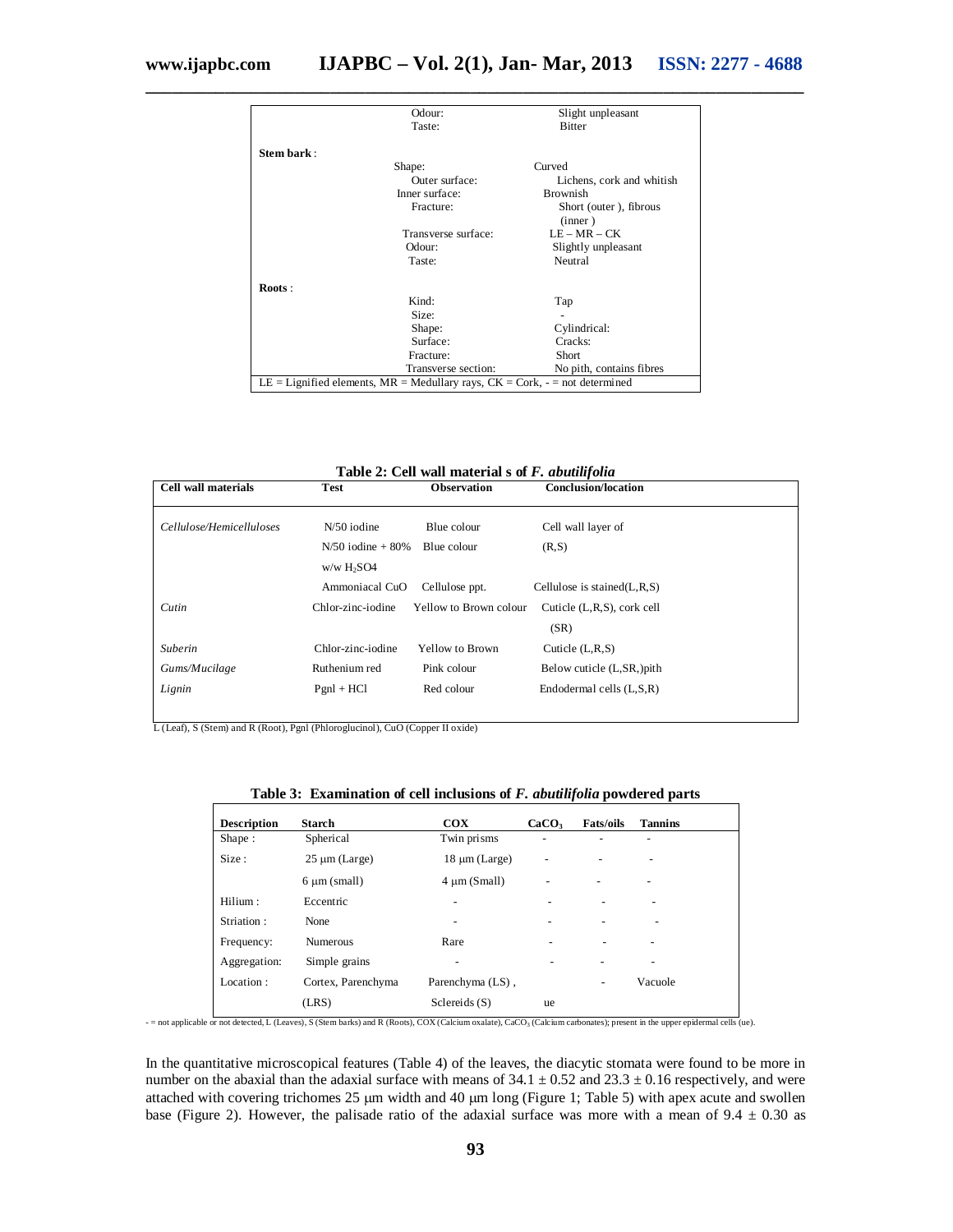against  $7.5 \pm 0.15$  of the abaxial surface (Table 4). Calcium oxalate crystals are in the parenchymatous cells, and calcium carbonates in upper epidermal cells of the plant (Table 3). The stem barks have medullary rays crossed with fibres (Figure 4  $a_1$  and  $a_2$ ) as well as Para tracheal parenchyma bellow the xylem vessels (Figure 4 c and d). Figure iv a, b, and e are sclereids, cork cells, as well as annular and spiral thickenings of the xylem vessel in the stem barks respectively, as well as pericyclic fibres while plate i is the brachy sclereids from the root powder. Some fibres are also single while others are crossed in the stem barks powders.



**Plate 1: Brachy sclereids of the powdered roots of** *F. abutilifolia***; 1; primary wall, 2; secondary wall, 3; ramified pit, 4; cell lumen, 5; cross-sectioned pit, x 400.**

|  | Table 4: Quantitative microscopical features of the Leaf of Ficus abutilifolia Miq. |  |  |  |
|--|-------------------------------------------------------------------------------------|--|--|--|
|  |                                                                                     |  |  |  |

| Parameter          | <b>Upper Surface</b>  | <b>Lower Surface</b> |  |
|--------------------|-----------------------|----------------------|--|
| (mm <sup>2</sup> ) | Range                 | Range                |  |
| <b>SN</b>          | 22-23.3-25            | 31-34.1-38           |  |
| <b>SI</b>          | 12.5 - 13.24 - 14.2 % | 22.4-23.80-26 %      |  |
| <b>VIN</b>         | $12 - 14 - 16$        |                      |  |
| <b>VTN</b>         | $20 - 21 - 22$        |                      |  |
| <b>PR</b>          | $8 - 9.4 - 12$        | $4.2 - 7.5 - 10$     |  |
|                    |                       |                      |  |

 **Key**: SN (stomatal number), SI (stomatal index), VIN (vein islet number), VTN (vein termination number), PR (palisade ratio), numbers in bold are means

of original values at  $n = 10$ ,  $\frac{1}{2}$  not applicable.

**Table 5: Epidermal characters of F. abutilifolia fresh leaf**

| <b>Description</b> | <b>Characters observed</b> |             |                 |
|--------------------|----------------------------|-------------|-----------------|
|                    | <b>Cells</b>               | Stomata     | <b>Trichome</b> |
| Shape:             | Elongated                  | ۰           |                 |
| Anticline walls:   | slightly wavy (U,L)        |             |                 |
| Thickenings:       | Beaded                     |             |                 |
| Papillae:          | Absent                     |             |                 |
| Cuticle:           | Striated                   |             |                 |
| Type:              |                            | Diacytic    | Covering        |
| Frequency:         |                            | Rare $(U)$  | Numerous (U)    |
|                    |                            | Numerous(L) |                 |
| Position:          |                            | U, L        | $\mathbf{U}$    |
| Form:              |                            | ٠           | Uniseriate      |
| Surface:           |                            |             | Smooth          |
| Apex:              |                            |             | Acute           |
| Base:              |                            |             | Swollen         |
|                    |                            |             |                 |

 $U = U$ pper epidermis,  $L =$  Lower epidermis,  $-$  = not applicable.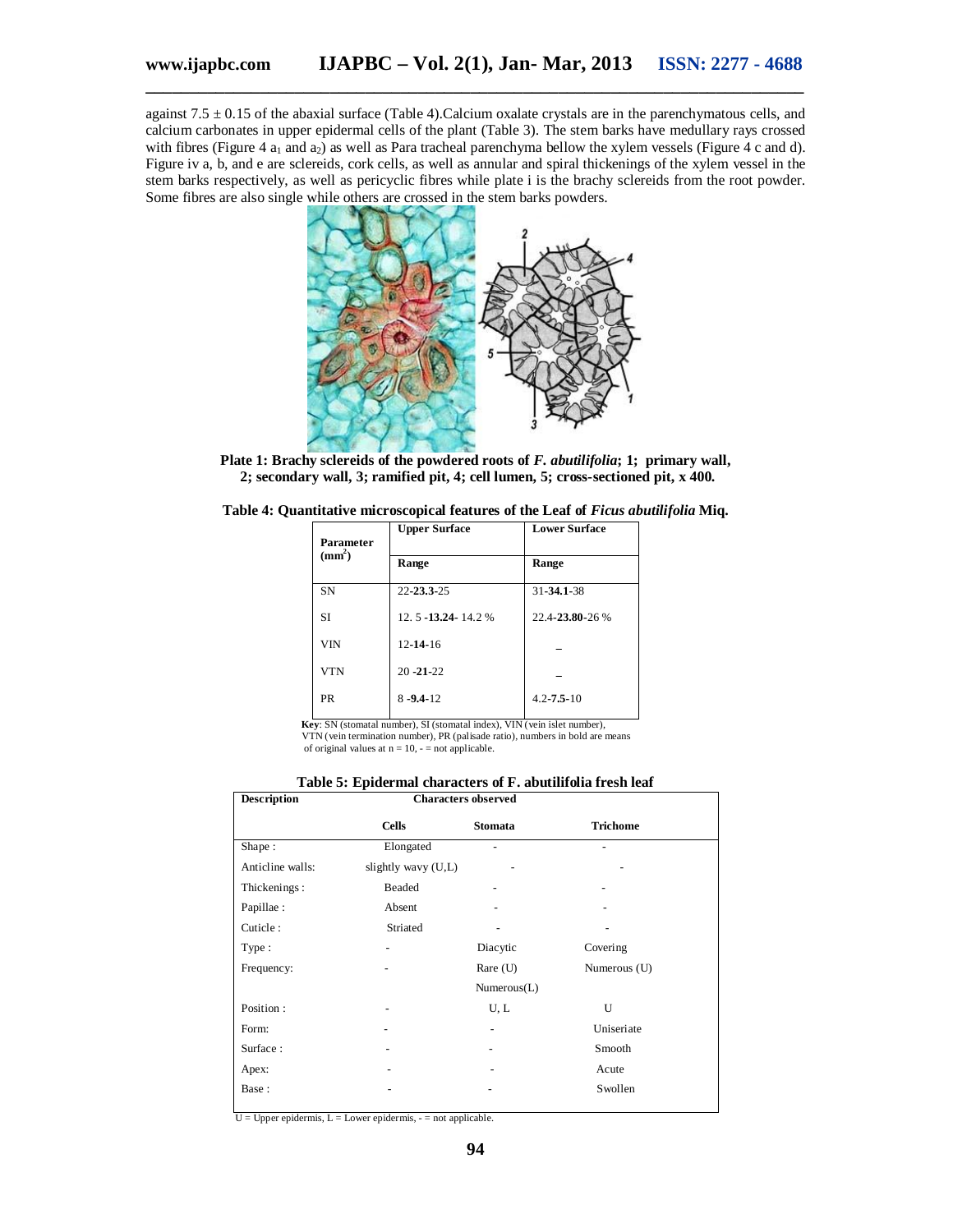**\_\_\_\_\_\_\_\_\_\_\_\_\_\_\_\_\_\_\_\_\_\_\_\_\_\_\_\_\_\_\_\_\_\_\_\_\_\_\_\_\_\_\_\_\_\_\_\_\_\_\_\_\_\_\_\_\_\_\_\_\_\_\_\_\_\_\_\_\_\_\_\_\_\_\_**

 $\tilde{\mathcal{A}}$ 



**Figure 1: Diacytic stomata of** *F. abutilifolia x* **400, Gc (guard cell), Sp (stomata pore), Sc (subsidiary cell), Tc (trichome).**



**Figure 2: A; covering trichome, AP (apex), UN (uniseriate stalk), BA (swollen base), B; epidermal cell surface view, Gc (guard cell), SP (stomatal pore), sw (slightly wavy wall), X400.**

 $\sim$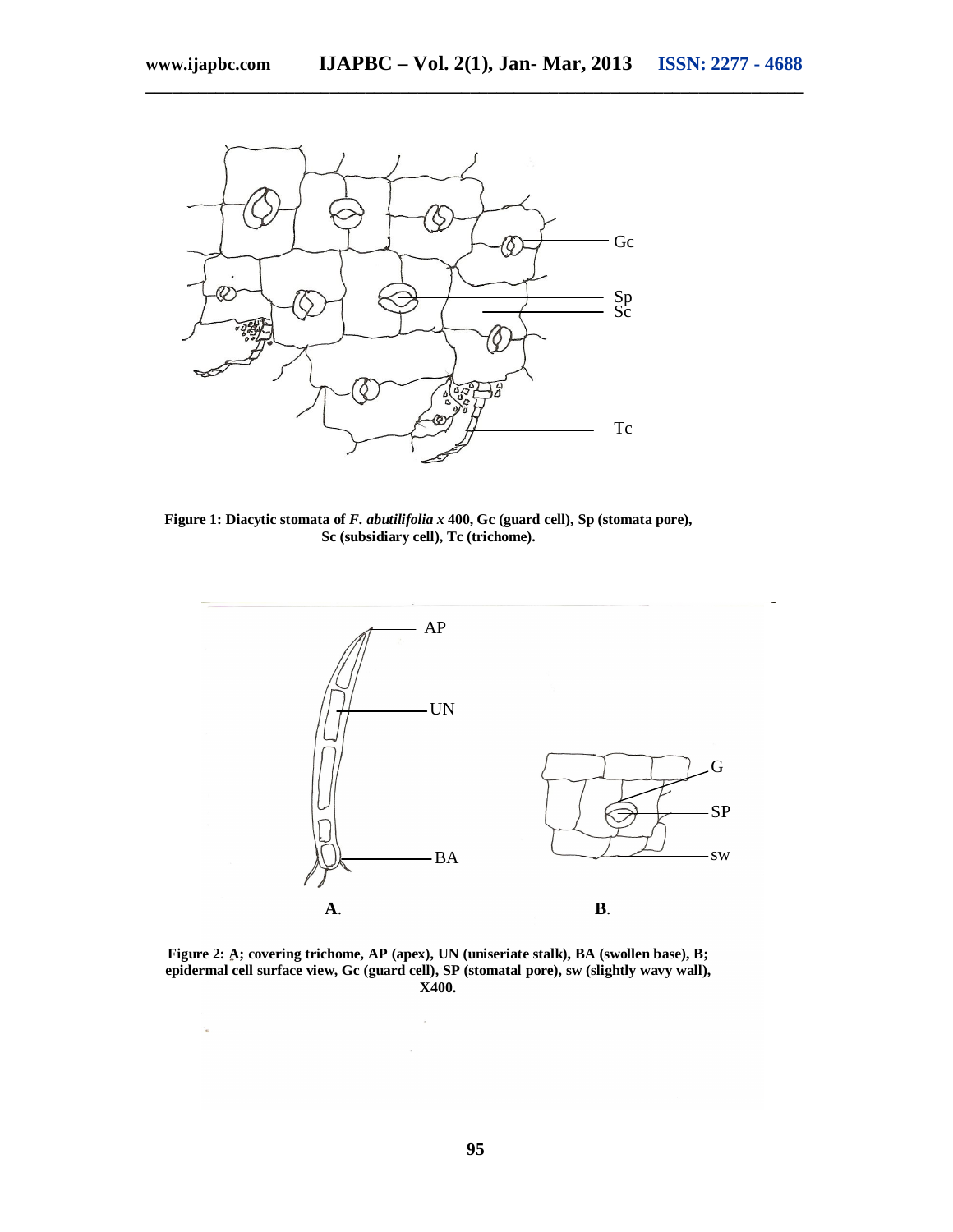**\_\_\_\_\_\_\_\_\_\_\_\_\_\_\_\_\_\_\_\_\_\_\_\_\_\_\_\_\_\_\_\_\_\_\_\_\_\_\_\_\_\_\_\_\_\_\_\_\_\_\_\_\_\_\_\_\_\_\_\_\_\_\_\_\_\_\_\_\_\_\_\_\_\_\_**





**Figure 3:a; medullary rays and fibre (a1; medullary rays, a2; fibre), b; parenchymatous cells, c; vessel, d; TS powdered stem bark x 400, mr (medullary rays), pf (pericyclic fibre), Cox (calcium oxalate crystal), ve (vessel), pp (Para tracheal parenchyma).**



The xylem vessel undergoes both spiral and annular thickenings to offer strength to the plant, the cork cells are hexagonal in shape and joined to<br>each other, the palisade cells have barrel or cylinderical shapes. on both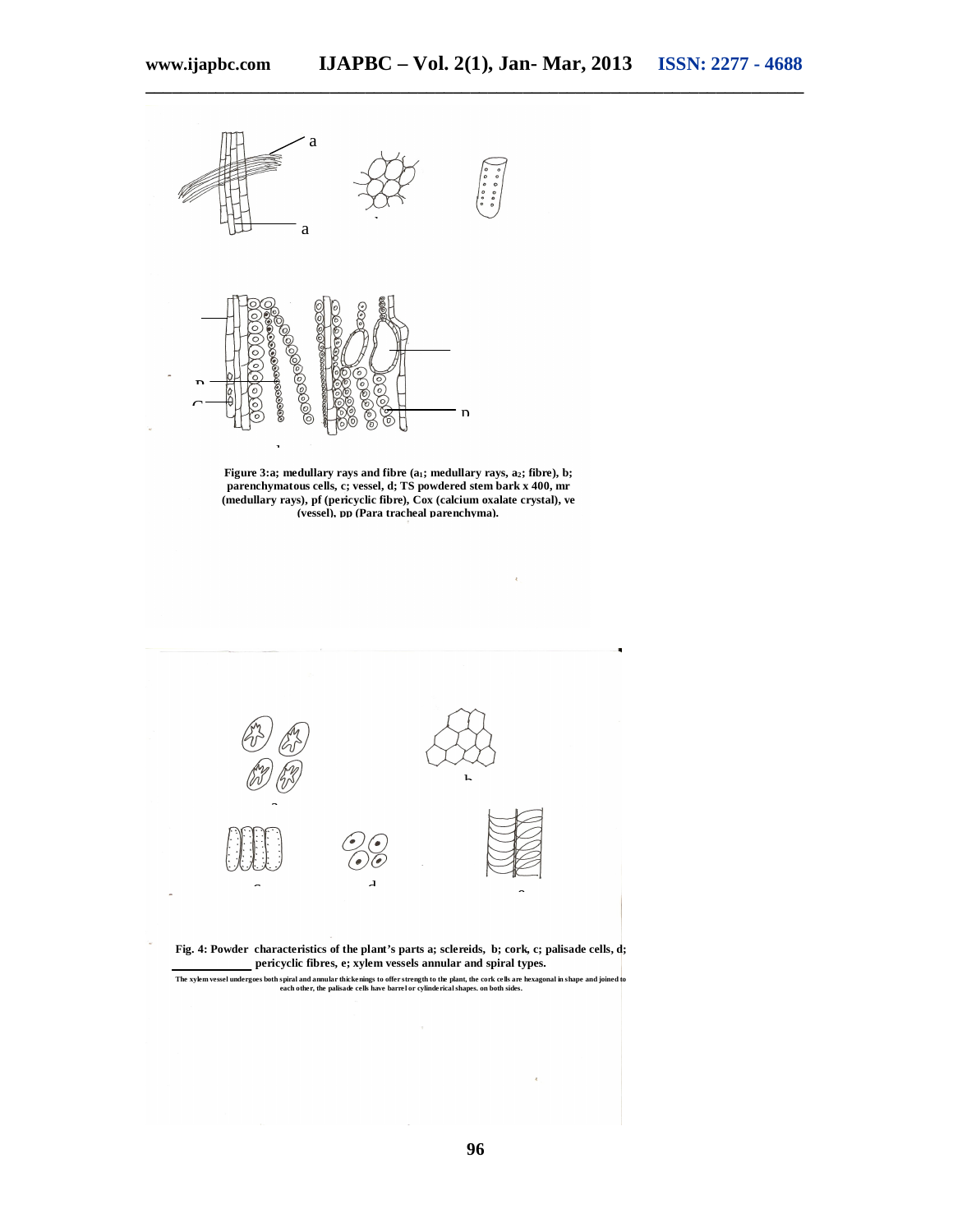## **DISCUSSION**

The chemo microscopy of the powdered drug revealed the absence of fats/oils in *Ficus abutilifolia* Miq and this support the work by Kumar and Singh (1984) when they reported that "the absence of fats/oils in this plant accounts for the widely use of the plant in traditional medicine", since fats/oils intake in large quantities had been reported to offer some degree of resistance to drugs by pathogens (Ojalla *et al.,* 1999).

**\_\_\_\_\_\_\_\_\_\_\_\_\_\_\_\_\_\_\_\_\_\_\_\_\_\_\_\_\_\_\_\_\_\_\_\_\_\_\_\_\_\_\_\_\_\_\_\_\_\_\_\_\_\_\_\_\_\_\_\_\_\_\_\_\_\_\_\_\_\_\_\_\_\_\_**

The study on the leaf revealed some important diagnostic features that would help in the identification of the plant, since there are close resemblances between *F. abutilifolia* and *F. capreifolia* (Potgieter and Vanwyk, 1999). The presence of starch in the powdered plant materials also offer important diagnostic tool in the identification of the plant. The starch contains helium at eccentric position and does not have striations .The walls of the granules are thick and isodiametric in all or part of the plant. By visual comparisons, they were more in number in the stem and the root than the leaves probably because of the time of collection of the plant. Because the green parts of plant contain small granules of transitional starch which are moved to storage organs during darkness (Evans, 2006). The position and form of helium and the presence or absence of well-defined striations are important in the characterization of starches (Evans, 2006). This attribute will help to differentiate the plant from other genera.

Suberin and cutin are water proof in the organ where they occur, and it is possible that these materials prevent the loss of water to the surrounding, ensuring that plant survive adverse conditions. The anticline walls are slightly wavy and not polygonal as was reported by Jayeola (1998), Juniper and Jeffree (1983), (Figure 1 b). This is an adaptation to reduce water lose from the stomata. The palisade cells are single layer that are found in the upper and lower surface (isobilateral), spongy parenchyma are five to six (5-6) layer cells, collenchymas are 4-6 layer cells occurring in both surfaces (Fig.3), and these are tendencies to survive water shortages in its environment (Shanahan *et al*., 2001) .The presence of fibres in the plant is of significant in providing strength to the plant against forces of wind since it is mainly a savannah plant, and it indicates that the cell is ageing, hence the xylem cells of the plant are spirally thickened at this stage accompanied by various depositions such as calcium oxalate crystals, corks cells, and sclereids as were seen in the powdered parts of the plant (Fig. 4 ). A cork cambium or phellogen usually arises which by its activity, produces new protective tissues, collectively called periderm, which replace the epidermis and part or the entire primary cortex (Fig. 4 b).

The cell wall is composed of inner and outer cellulose layers and median suberin lamella which may be lignified as in the case of acacia bark. Mature cork cell is dead, impermeable to water and often filled with tannins (Evans, 2006). The presence of cork cells in the powdered drugs may show adulteration or low quality or improperly peeled drug; with cinnamon, ginger and liquorice as typical examples. The formation of cork puts out the action of the stomatal apparatus leading to the formation of lenticels (Ashutosh, 2007).The cork cells protect the plant especially against mechanical injuries and water loses.

Sclereids or stone cells are sclerenchymatous cells approximately isodiametrical in shape with lignified thick walls, well-marked stratification and traversed by pit-canals. This will help in microscopical identification of the stem bark as well as the root from other related species (Fig.4 a, plate 1).These brachy sclereids also give strength to the plant in its habitat. Calcium oxalate is usually present in about 1 % in plants but may exceed 20 % in rhubarb (Polygonaceae) rhizome in dry weight. Single and twin prisms had been reported in henbane (Evans, 2006) and they often occur in cells which differ in size, form or content (idioblasts) from those surrounding them (Evans, 2006). The presence of twin prisms form of calcium oxalate in this plant is of great diagnostic feature for the plant.

Calcium carbonates may be found embedded in or incrusted in the cell walls. Concretions of calcium carbonates formed on the outgrowths of the cell wall such as trichomes are called cystoliths; occurring in the families Moraceae, Urticaceae, Cannabinaceae and Acanthaceae and some Combretaceae and Boraginaceae (Evans, 2006). This may explain the presence of calcium carbonates in *Ficus abutilifolia*. Thus, the plant can serve as an indicator of the presence of this mineral (limestone) in the soil where they grow. The diacytic stomata of *F. abutilifolia* are deeply sunken (Fig. 1) and this is an adaptation to survive drought. These stomata were distributed more in numbers on the lower surface of the leaf epidermis. These help the plant to minimize the rate of transpiration through the leaves.

The taxonomic value of trichomes in angiosperms (Fig. 2 a) is well documented in botanical literature (Theobald *et al.,* 1979; Batterman and Lammers, 2004). In this present study, their presence or absence on the epidermal surfaces of *Ficus* species were found to be less informative taxonomically. The nature of the trichomes in the genus seems to be more reliable than their mere presence or absence. Three basic types of trichomes had been identified among the figs; uniseriate (stalked with flat plate), covering and glandular (Sonibare *et al.,* 2005). The leaf epidermis of *F. abutilifoila* showed that it contains, covering type of trichome which are both uniseriate and unicellular and it is possible that the plant respond to its environment in specific ways by modifying the basic plan of certain features to improve its adaptation.Trichomes serve various functions in plants such as chemical and physical protection of plants, maintenance of still air on leaf surfaces thus reducing water loss, and secretory of substances which contain pharmaceutical necessity like narcotic